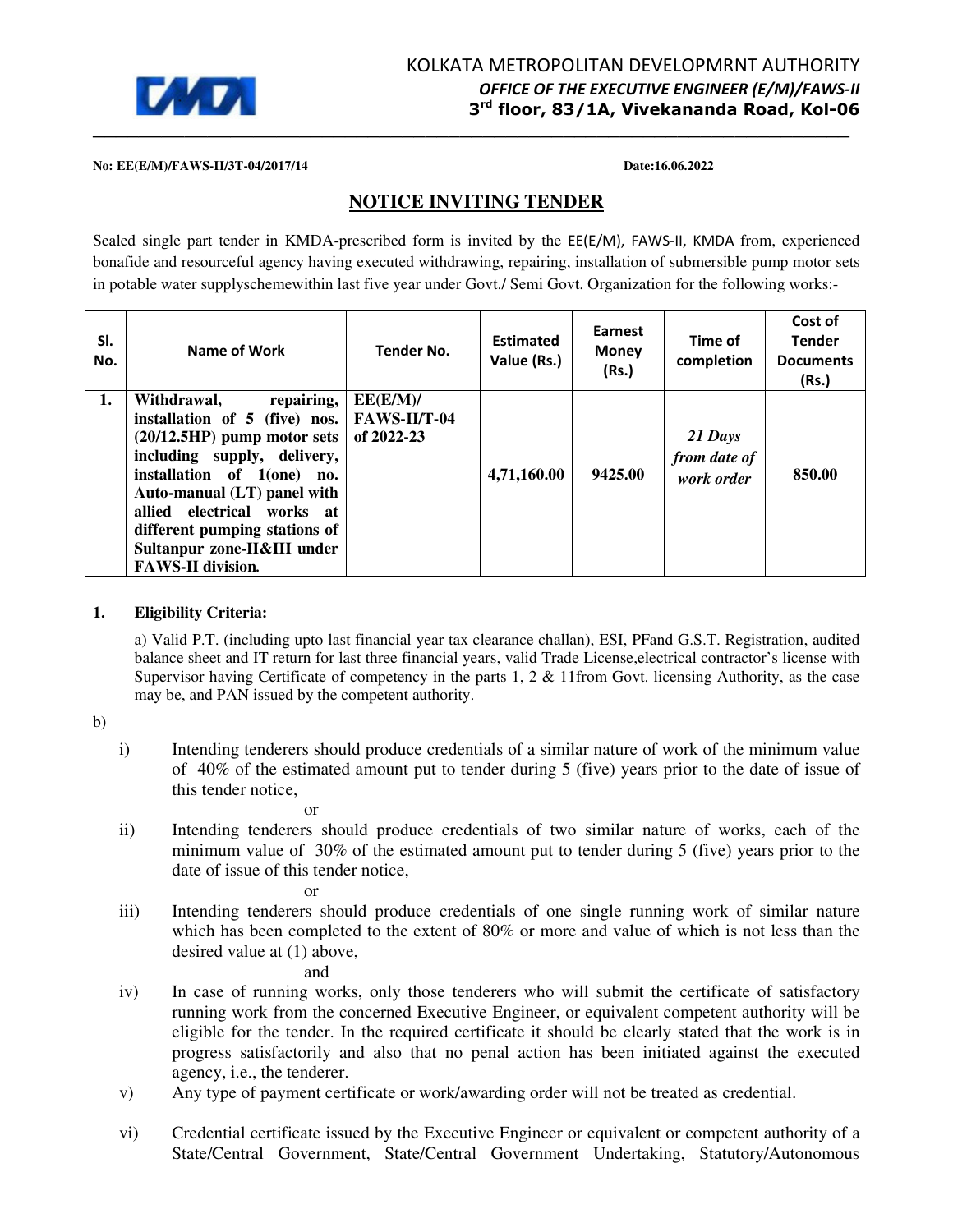Bodies constituted under the Central/State statute, on the executed value of completed/running work will be taken as credential.

vii) c) Any type of joint venture will not be allowed.

## **2. Terms & Conditions:-**

- 1) The intending tenderers may obtain the Tender documents in the following ways:
	- a) From the office of the Executive Engineer (E/M) FAWS-II, KMDA at 83/1A, Vivekananda Road, Kol-06, only on payment of the cost of such documents by CASH/DD/Pay Order.
- b) By submission of the cost of such document through Bank draft on any Nationalized Bank to the office of the Undersigned within the prefixed Date as indicated below. It should be clearly noted that no claim towards delay in any way would be entertained under any circumstances.
- 2) The Tender documents are not transferable and the cost of tender documents is not refundable / adjustable under any circumstances.
- 3) The Tender is to be submitted in single partquoting above or below in percentage, in a properly sealed cover/envelop with superscription of tender number and brief contents.

 The cover envelop should contain the General papers containing the papers relating to the Earnest money, credential certificate for work/s done, Valid P.T. (including upto date/upto last financial year tax clearance challan), ESI, PF and G.S.T. Registration, audited balance sheet and IT return for last three financial years, valid Trade License, electrical contractor's license with Supervisor having Certificate of competency in the parts 1, 2 & 11 from Govt. licensing Authority, as the case may be, and PAN issued by the competent authority.

 The bidder shall also give a written declaration in the form of Affidavit before Notary as to correctness of the copies of all the documents submitted and a declaration of penalty/debarment etc, faced by him under any Govt./Semi-Govt./Autonomous body/Institution etc.

 All the photocopies must be signed and sealed by the tenderer. The original documents may be verified by the tendering Authority at his discretion.

4) The sealed tender is to be submitted with a superscription of brief contains, Tender No & date of opening, in the Tender box to the following office/s:-

A.Office of the Executive Engineer (E/M) FAWS-II, KMDA at 83/1A, Vivekananda Road, Kol-06.

 B. Sealed tender shall be submitted within the scheduled date and time to the tender inviting authority. The tendering authority would not be responsible for any delay, loss, non-receipt or breaking of seal.

- 5) Tender received by the tender inviting authority and from other specified locations (if any) will be opened at the scheduled date and time in office of the tender inviting authority. The bidders may be present during opening of tenders as they intend.
- 6) The acceptance of the tender will rest with the tender inviting authority who does not bind himself to accept the lowest tender and reserves to himself the authority to reject any or all the tender received without assigning any reason thereof.
- 7) **Earnest Money (EM)**: EM in the form of bank draft (CTS) /pay order (CTS)from any Nationalized / Scheduled Bank in favour of 'Kolkata Metropolitan Development Authority' with the bid.
- 8) Cost of tender documents (nonrefundable) to be paid in the Form of A/C payee demand draft /pay order Drawn in favour of **Kolkata Metropolitan Development Authority, Kolkata on any nationalized bank or by cash.**
- 9) The intending contractors must provide their contact phone numbers and mobile numbers and email id.
- 10) Last date and time for receiving application & sale of Tender Document: **28.06.2022 up to 15.00 hrs.**
- 11) Last date &time of submission of Tender documents:**29.06.2022up to 15-00 hrs. at the specified office.**
- 12**)** Date and time for pre-bid meeting at the chamber of the tender inviting authority:**NA**
- 13) Date of Opening of tender documents:**29.06.2022at 15.30 hrs.**